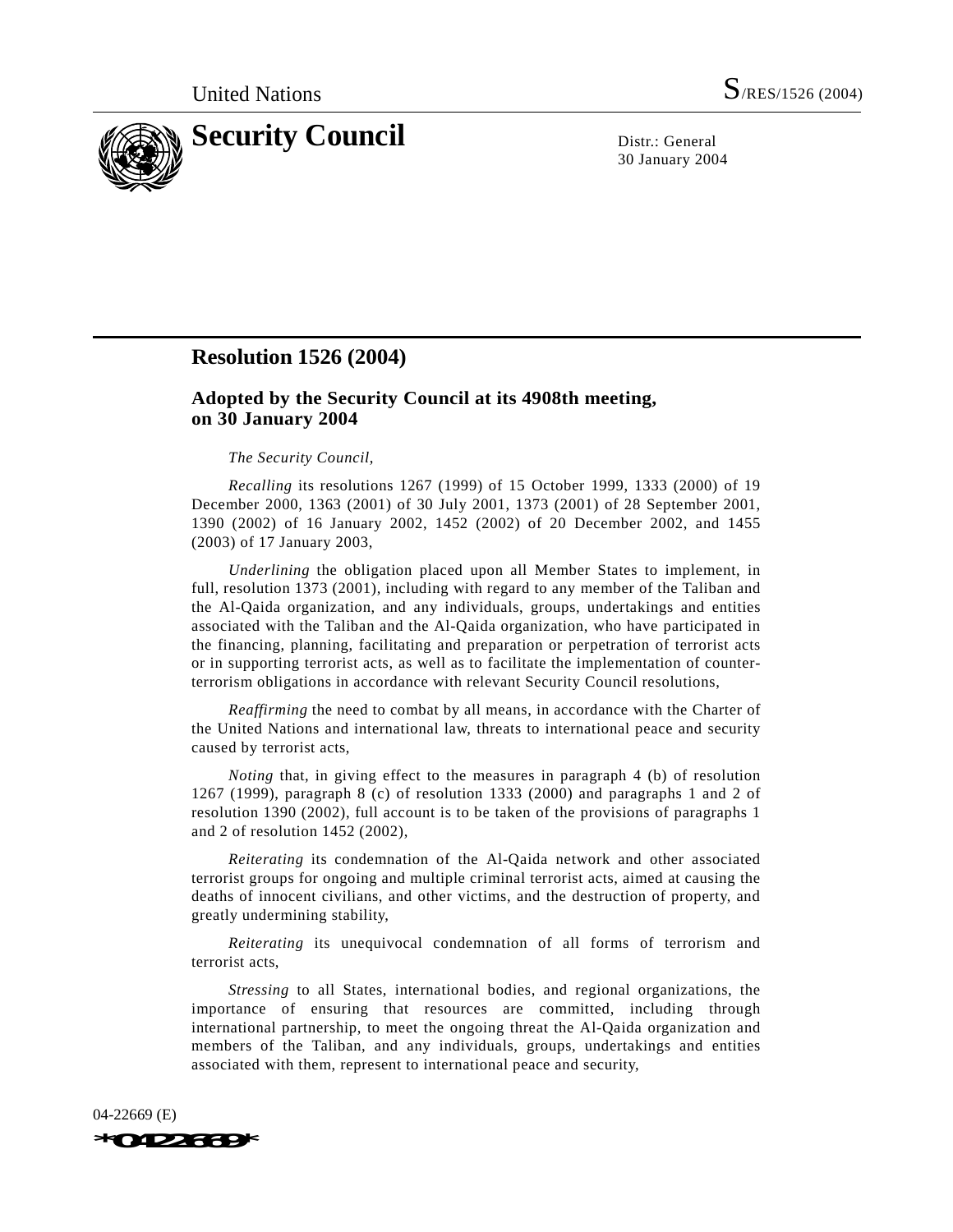*Acting* under Chapter VII of the Charter of the United Nations,

1. *Decides* to improve, as set out in the following paragraphs of this resolution, the implementation of the measures imposed by paragraph 4 (b) of resolution 1267 (1999), paragraph 8 (c) of resolution 1333 (2000), and paragraphs 1 and 2 of resolution 1390 (2002) with respect to Usama bin Laden, members of the Al-Qaida organization and the Taliban and other individuals, groups, undertakings and entities associated with them, as referred to in the list created pursuant to resolutions 1267 (1999) and 1333 (2000) (the "Committee list"), namely to:

(a) Freeze without delay the funds and other financial assets or economic resources of these individuals, groups, undertakings and entities, including funds derived from property owned or controlled, directly or indirectly, by them or by persons acting on their behalf or at their direction, and ensure that neither these nor any other funds, financial assets or economic resources are made available, directly or indirectly, for such persons' benefit, by their nationals or by any persons within their territory;

(b) Prevent the entry into or the transit through their territories of these individuals, provided that nothing in this paragraph shall oblige any State to deny entry or require the departure from its territories of its own nationals and this paragraph shall not apply where entry or transit is necessary for the fulfilment of a judicial process or the Committee determines on a case-by-case basis only that entry or transit is justified;

(c) Prevent the direct or indirect supply, sale or transfer, to these individuals, groups, undertakings and entities from their territories or by their nationals outside their territories, or using their flag vessels or aircraft, of arms and related materiel of all types including weapons and ammunition, military vehicles and equipment, paramilitary equipment, and spare parts for the aforementioned and technical advice, assistance, or training related to military activities;

and *recalls* that all States shall implement the measures with respect to listed individuals and entities;

2. *Decides* to strengthen the mandate of the Committee established pursuant to resolution 1267 (1999) ("the Committee") to include, in addition to the oversight of States' implementation of the measures referred to in paragraph 1 above, a central role in assessing information for the Council's review regarding effective implementation of the measures, as well as in recommending improvements to the measures;

3. *Decides* that the measures referred to in paragraph 1 above will be further improved in 18 months, or sooner if necessary;

4. *Calls upon* States to move vigorously and decisively to cut the flows of funds and other financial assets and economic resources to individuals and entities associated with the Al-Qaida organization, Usama bin Laden and/or the Taliban, taking into account, as appropriate, international codes and standards for combating the financing of terrorism, including those designed to prevent the abuse of nonprofit organizations and informal/alternative remittance systems;

5. *Urges* all States and encourages regional organizations, as appropriate, to establish internal reporting requirements and procedures on the trans-border movement of currency based on applicable thresholds;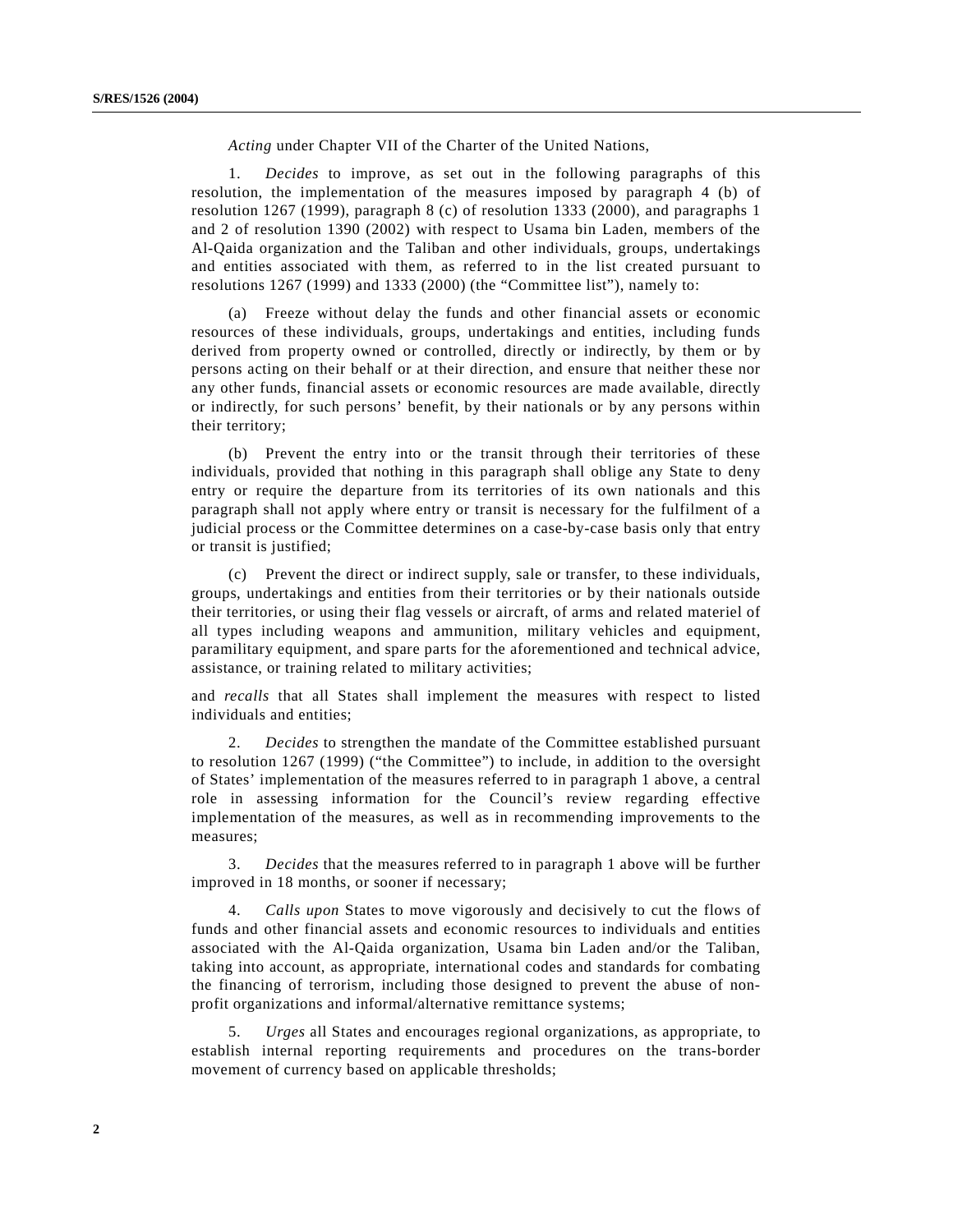6. *Decides*, in order to assist the Committee in the fulfilment of its mandate, to establish for a period of 18 months a New York-based Analytical Support and Sanctions Monitoring Team (hereinafter referred to as "the Monitoring Team") under the direction of the Committee with the responsibilities enumerated in the Annex to this resolution;

7. *Requests* the Secretary-General, upon adoption of this resolution and acting in close consultation with the Committee, to appoint, consistent with United Nations rules and procedures, no more than eight members, including a coordinator, of the Monitoring Team, who demonstrate one or more of the following areas of expertise related to activities of the Al-Qaida organization and/or the Taliban, including: counter-terrorism and related legislation; financing of terrorism and international financial transactions, including technical banking expertise; alternative remittance systems, charities, and use of couriers; border enforcement, including port security; arms embargoes and export controls; and drug trafficking;

8. *Further requests* the Monitoring Team to submit, in writing, three comprehensive, independent reports to the Committee, the first by 31 July 2004, the second by 15 December 2004, and the third by 30 June 2005, on implementation by States of the measures referred to in paragraph 1 above, including concrete recommendations for improved implementation of the measures and possible new measures;

9. *Requests* the Secretary-General to provide cost-effective support, as needed by the Committee, in light of the increased workload entailed by this resolution;

10. *Requests* the Committee to consider, where and when appropriate, visits to selected countries by the Chairman and/or Committee members to enhance the full and effective implementation of the measures referred to in paragraph 1 above, with a view to encouraging States to comply fully with this resolution and resolutions 1267 (1999), 1333 (2000), 1390 (2002), and 1455 (2003);

11. *Further requests* the Committee to follow up via oral and/or written communications with States regarding effective implementation of the sanctions measures and to provide States with an opportunity, at the Committee's request, to send representatives to meet with the Committee for more in-depth discussion of relevant issues;

12. *Requests* the Committee, through its Chairman, to report orally at least every 120 days to the Council in detail on the overall work of the Committee and the Team, including a summary of States' progress in submitting the reports referred to in paragraph 6 of resolution 1455 (2003) and any follow-up communications with States regarding additional requests for information and assistance;

13. *Further requests* the Committee, based on its ongoing oversight of States' implementation of the measures referred to in paragraph 1 above, to prepare and then to circulate within 17 months after the adoption of this resolution a written analytical assessment to the Council on implementation of the measures, including States' successes and challenges in implementing them, with a view to recommending further measures for the Council's consideration;

14. *Requests* all States, and encourages regional organizations, relevant United Nations bodies, and, as appropriate, other organizations and interested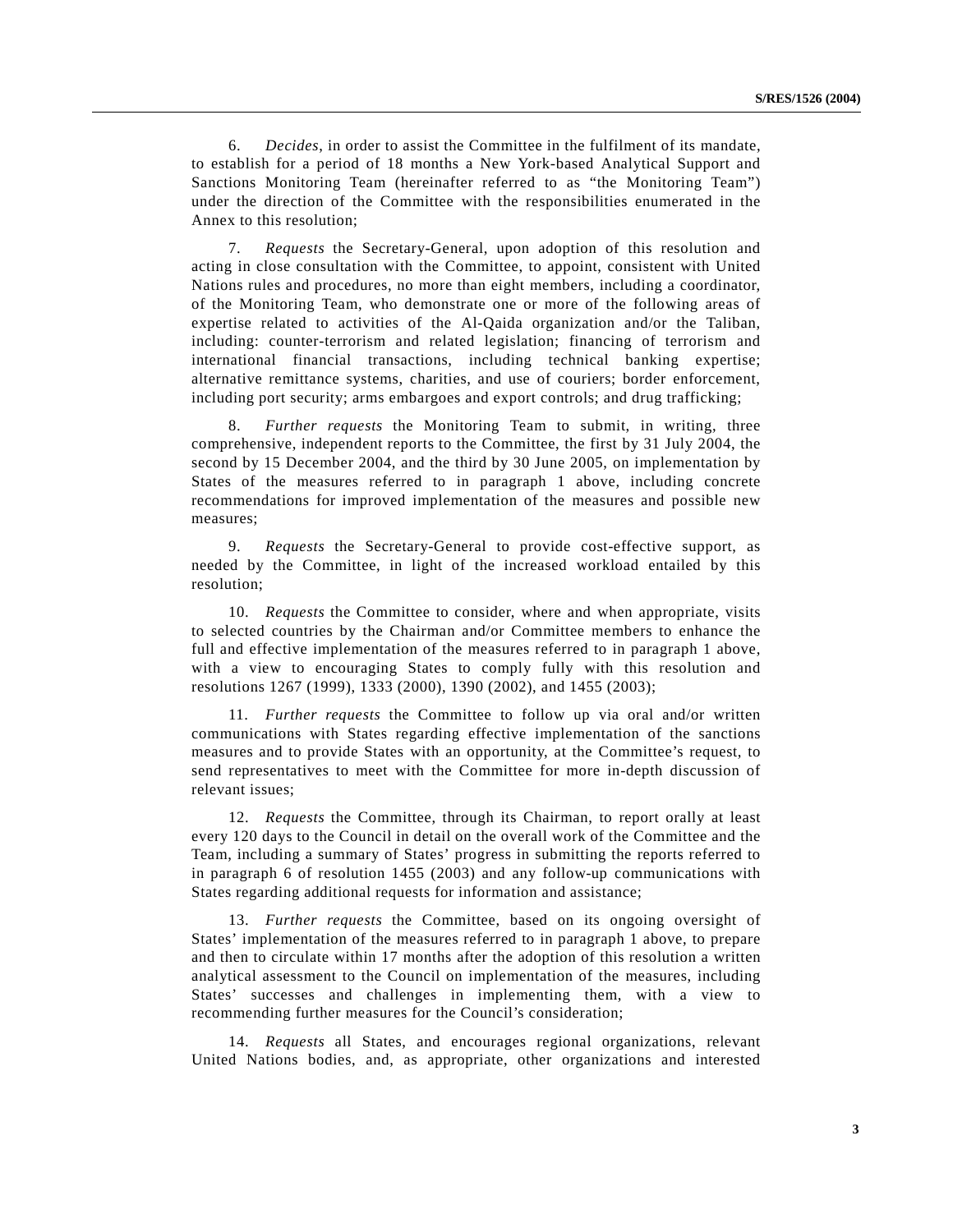parties to cooperate fully with the Committee and the Monitoring Team, including supplying such information as may be sought by the Committee pursuant to this resolution and resolutions 1267 (1999), 1333 (2000), 1390 (2002), 1452 (2002) and 1455 (2003), to the extent possible;

15. *Reiterates* the need for close coordination and concrete exchange of information between the Committee and the Committee established pursuant to resolution 1373 (the "Counter-Terrorism Committee");

16. *Reiterates* to all States the importance of proposing to the Committee the names of members of the Al-Qaida organization and the Taliban or associated with Usama bin Laden and other individuals, groups, undertakings and entities associated with them for inclusion in the Committee's list, unless to do so would compromise investigations or enforcement actions;

17. *Calls upon* all States, when submitting new names to the Committee's list, to include identifying information and background information, to the greatest extent possible, that demonstrates the individual(s)' and/or entity(ies)' association with Usama bin Laden or with members of the Al-Qaida organization and/or the Taliban, in line with the Committee's guidelines;

18. *Strongly encourages* all States to inform, to the extent possible, individuals and entities included in the Committee's list of the measures imposed on them, and of the Committee's guidelines and resolution 1452 (2002);

19. *Requests* the Secretariat to communicate to Member States the Committee's list at least every three months to facilitate States' implementation of the measures on entry and travel imposed by paragraph 2 (b) of resolution 1390 (2002), and, *further requests*, that the Committee's list, whenever amended, be automatically conveyed by the Secretariat to all States, regional and subregional organizations for inclusion, to the extent possible, of listed names in their respective electronic databases and relevant border enforcement and entry/exit tracking systems;

20. *Reiterates* the urgency for all States to comply with their existing obligations to implement the measures referred to in paragraph 1 above and to ensure that their domestic legislative enactments or administrative measures, as appropriate, permit the immediate implementation of those measures with respect to their nationals and other individuals or entities located or operating in their territory, and with respect to funds, other financial assets and economic resources over which they have jurisdiction, and to inform the Committee of the adoption of such measures, and *invites* States to report the results of all related investigations and enforcement actions to the Committee, unless to do so would compromise the investigation or enforcement actions;

21. *Requests* that the Committee seek from States, as appropriate, status reports on the implementation of the measures referred to in paragraph 1 above concerning listed individuals and entities, specifically with respect to the aggregate amounts of the listed individuals' and entities' frozen assets;

22. *Requests* all States that have not yet done so to submit to the Committee by 31 March 2004 the updated reports called for under paragraph 6 of resolution 1455 (2003), following as closely as possible the guidance document previously provided by the Committee; and *further requests* that all States that have not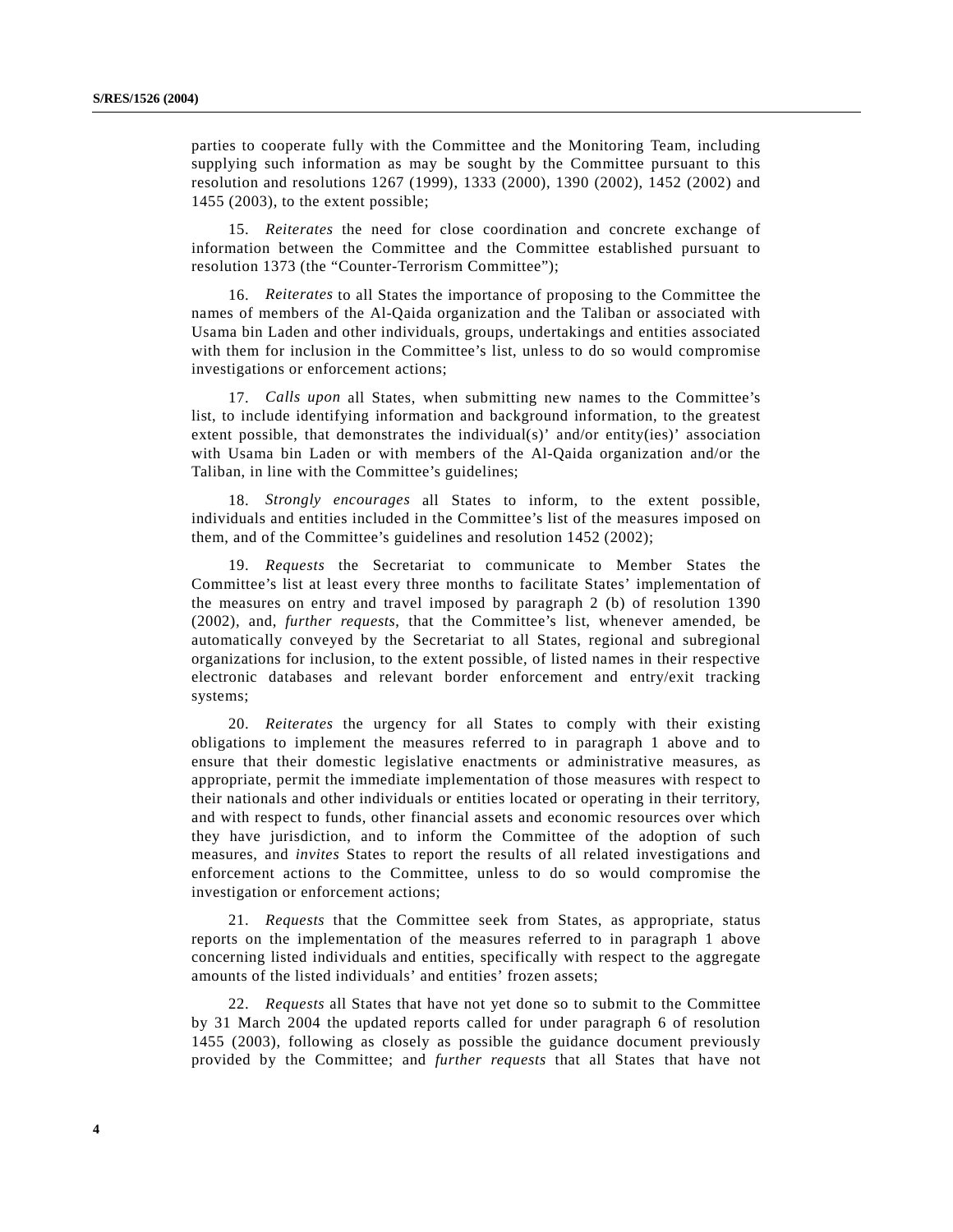submitted these reports to explain in writing to the Committee by 31 March 2004 their reasons for non-reporting;

23. *Requests* the Committee to circulate to the Council a list of those States that have not submitted by 31 March 2004 reports pursuant to paragraph 6 of resolution 1455 (2003), including an analytical summary of the reasons put forward by States for non-reporting;

24. *Urges* all States and encourages relevant international, regional and subregional organizations to become more directly involved in capacity-building efforts and to offer technical assistance in areas identified by the Committee, in consultation with the Counter-Terrorism Committee;

25. *Decides* to remain actively seized of the matter.